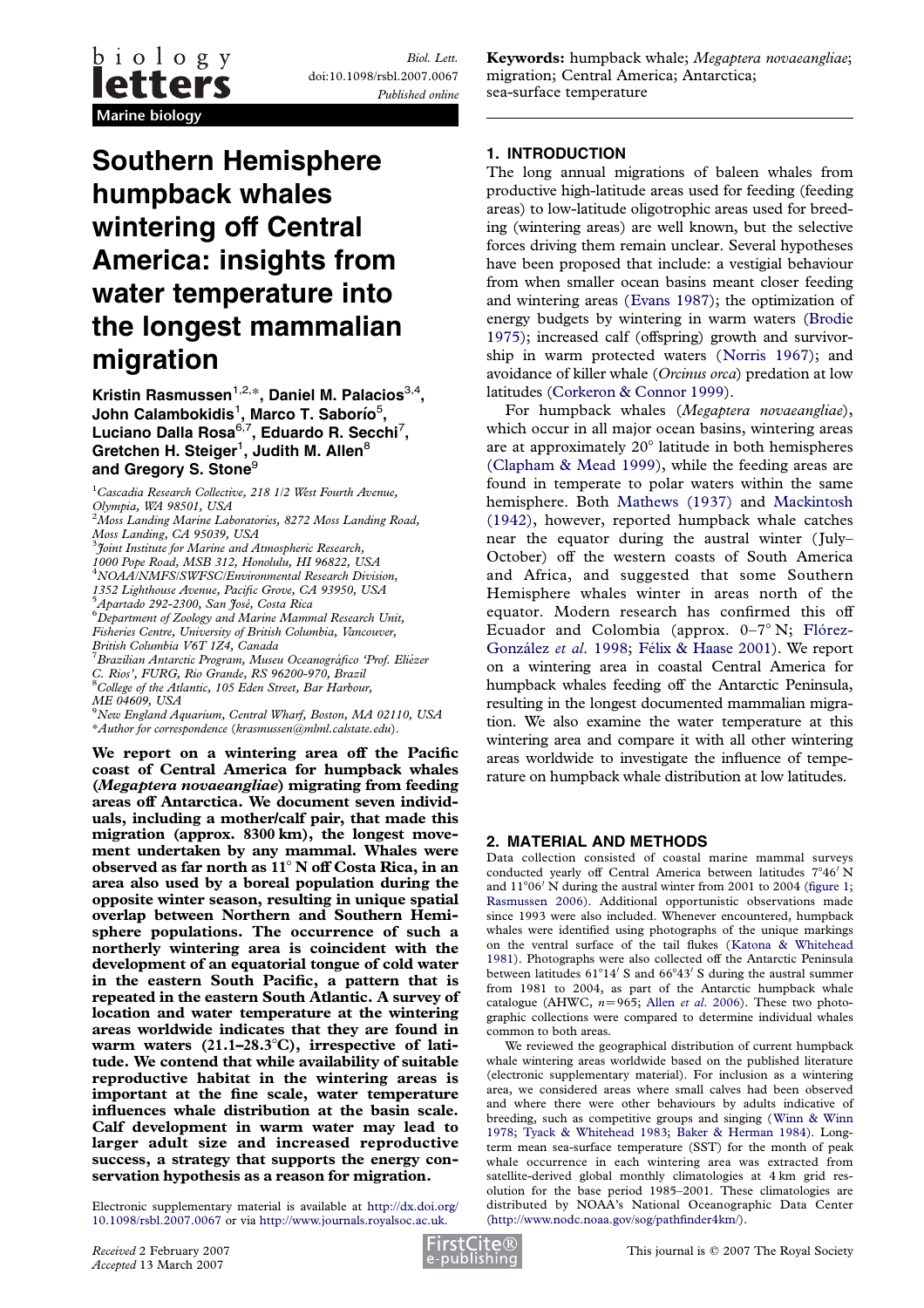<span id="page-1-0"></span>

Figure 1. Survey areas (magenta boxes) off Central America and humpback whale sighting locations (black dots;  $n=101$ ) during austral winters 2001–2004, overlaid on climatological SST for August. Black polygon is the 'Colombia and Ecuador' wintering area.

Table 1. Sighting information for seven photographic matches between Antarctica and Central America. (Identification numbers are shown for Cascadia Research Collective (CRC) and the Antarctic humpback whale catalogue (AHWC). Group composition for the Central American sightings is shown  $(M/C/E = mother/calf/escort)$ .)

| <b>CRC</b><br>ID | AHWC<br>ID | Antarctica      |                   |                   | Central America |                  | distance          |      |                       |
|------------------|------------|-----------------|-------------------|-------------------|-----------------|------------------|-------------------|------|-----------------------|
|                  |            | date            | latitude          | longitude         | date            | latitude         | longitude         | (km) | group composition     |
| 1002             | 0010       | 16 Apr 1986     | $64^{\circ}22'$ S | $63^{\circ}17'$ W | 25 Sep 1999     | $8^{\circ}31'$ N | $83^\circ 15'$ W  | 8346 | adult in $M/C/E$ trio |
| 1004             | 0021       | 16 Apr 1986     | $64^{\circ}30'$ S | $63^{\circ}09'$ W | 25 Sep 1999     | $8^{\circ}31'$ N | $83^{\circ}15'$ W | 8361 | adult in $M/C/E$ trio |
| 1015             | 0529       | 4 Ian 1995      | $65^{\circ}21'$ S | $64^{\circ}58'$ W | 23 Sep 1995     | $8^{\circ}39'$ N | $83^{\circ}43'$ W | 8409 | mother of M/C pair    |
| 1006             | 1212       | 10 Dec 2003     | $64^{\circ}37'$ S | $62^{\circ}36'$ W | 28 Aug 2001     | $9^{\circ}09'$ N | $83^{\circ}49'$ W | 8461 | 1 of $M/C/2E$         |
| 1033             | 0147       | <b>Ian 1989</b> | $64^{\circ}48'$ S | $64^{\circ}00'$ W | 3 Sep 2003      | $7^{\circ}55'$ N | $82^{\circ}01'$ W | 8299 | adult in $M/C/E$ trio |
| 1013             | 1218       | 30 Jan 2002     | $64^{\circ}37'$ S | $62^{\circ}15'$ W | 17 Aug 2001     | $8^{\circ}44'$ N | $83^{\circ}49'$ W | 8425 | mother of M/C pair    |
| 1012             | 1214       | 30 Jan 2002     | $64^{\circ}37'$ S | $62^{\circ}15'$ W | 17 Aug 2001     | $8^{\circ}44'$ N | $83^{\circ}49'$ W | 8425 | calf of M/C pair      |

### 3. RESULTS

A total of 207 whales were sighted off Central America during the 2001–2004 austral winter surveys (figure 1). Mother/calf pairs, groups of competing males and singing males were all documented ([Rasmussen 2006\)](#page-3-0). Forty-one whales were individually identified photographically; of these, seven were also photographed off the Antarctic Peninsula. Three of these whales were seen within the same year; one off Costa Rica 262 days after it was seen off Antarctica and two (a mother/calf pair) off Antarctica 161 days after being seen off Costa Rica (table 1). The minimum distances between these locations, as determined by great-circle distances between straight segments around land masses, ranged from 8299 to 8461 km.

A total of 24 wintering areas were determined worldwide, all within  $30^{\circ}$  of the equator ([figure 2;](#page-2-0) electronic supplementary material). A humpback whale population inhabiting the Arabian Sea was excluded from the analysis because it does not appear to undertake seasonal migrations ([Mikhalev 1997\)](#page-3-0). Climatological SSTs in all wintering areas were  $21.1-28.3^{\circ}$ C (electronic supplementary material), with

Biol. Lett.

no significant difference between Northern and Southern Hemispheres (t-test on the log-transformed data to homogenize the variance,  $p$ -value=0.23). The interquartile SST range for all areas was  $23.4-25.7^{\circ}C$ , and the average was  $24.6^{\circ}C (\pm 1.9^{\circ}C \text{ s.d.}).$ 

#### 4. DISCUSSION

The migrations reported here (up to 8461 km minimum travelling distance) are the longest movements documented for any mammal. The longest previously known migration was reported by [Stone](#page-3-0) et al[. \(1990\)](#page-3-0) for a humpback whale that moved between the Antarctic Peninsula and Colombia (7878 km according to our method; their reported 8334 km is probably an overestimate).

These trans-equatorial migrations between Antarctica and Central America are common for at least part of the humpback whale population in the eastern South Pacific. During this study, whales were regularly sighted off Panama and Costa Rica in the austral winter as far north as  $11^{\circ}$  N. Group composition (mother/calf pairs) and behaviours (competing males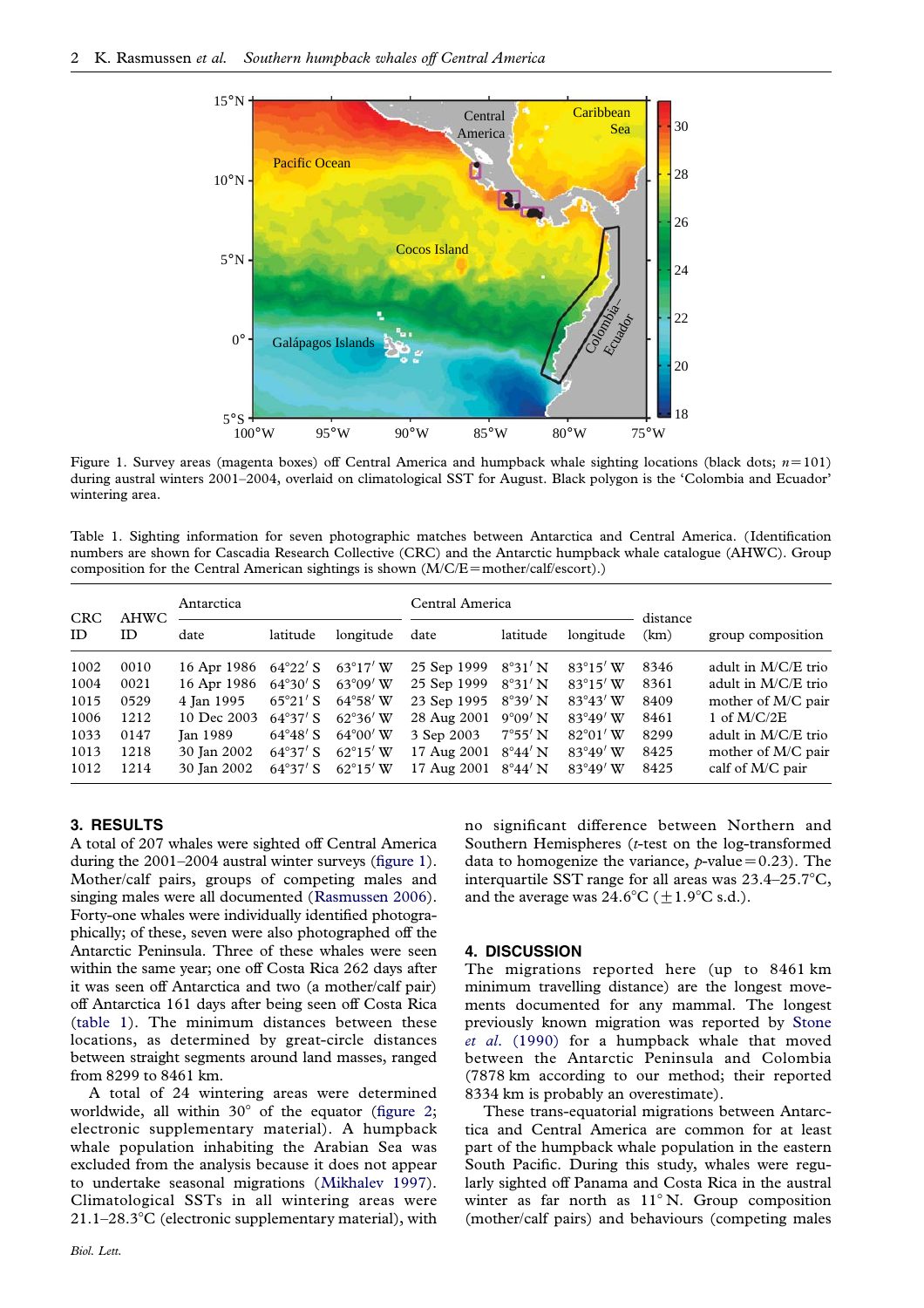<span id="page-2-0"></span>

Figure 2. Worldwide distribution of wintering areas (black polygons) for (a) 10 Northern (A–F) and (b) 14 Southern (G–T) Hemisphere humpback whale populations (see electronic supplementary material for sources), overlaid on climatological SST for February and August, respectively. Letter codes bear no relationship to Southern Hemisphere stock designations by the IWC.

and singing males) were indicative of an area used for calving and mating. This area is probably an extension of the wintering area off Ecuador and Colombia [\(figure 1\)](#page-1-0). The combined extent of these wintering areas (figure 2) may be a result of whales migrating further north to Central America due to space limitation or other density-dependent process.

Another unique aspect of this area is the spatial overlap with whales from the Northern Hemisphere. The work we have conducted off Central America during the boreal winter season (December–April) since 1996 indicates that this is also a wintering area for eastern North Pacific humpback whales migrating from feeding areas off California ([Calambokidis](#page-3-0) et al. [2000](#page-3-0)). In fact, anecdotal whale sightings have been reported monthly off Central America ([Rasmussen](#page-3-0) [2006](#page-3-0)), although the population identity of animals seen during the non-peak occurrence months remains undetermined. Eastern North and South Pacific populations share genetic traits indicating a transequatorial exchange, probably off Central America (Medrano-González et al. 2001).

The climatological August SST in the Central American wintering area is 28°C (electronic supplementary material). Temperatures between 24 and  $28^{\circ}$ C were reported at other humpback whale wintering areas ([Dawbin 1966;](#page-3-0) [Herman & Antinoja 1977](#page-3-0); [Whitehead & Moore 1982\)](#page-3-0), consistent with our global SST analysis (figure 2; electronic supplementary material). Coastal upwelling and cold tongue development during the austral winter result in cool surface waters extending from the South American coast into the eastern equatorial Pacific, such that SSTs greater than  $24^{\circ}$ C only occur north of the equator [\(figures 1](#page-1-0) [and 2](#page-1-0)). This implies that humpback whales in the eastern South Pacific need to migrate farther north to wintering areas off Ecuador, Colombia and Central America. This pattern is observed again off the western coast of Africa, where an anomalously northerly wintering area for eastern South Atlantic humpback whales ([Findlay](#page-3-0) et al. 1994; Walsh et al[. 2000;](#page-3-0) [Van Waerebeek](#page-3-0) et al[. 2001](#page-3-0)) coincides with the occurrence of coastal

upwelling and an equatorial cold tongue (figure 2). Thus, while the availability of suitable reproductive habitat at the wintering areas is important at the fine scale (e.g. [Ersts & Rosenbaum 2003](#page-3-0); Félix & Haase [2005\)](#page-3-0), water temperature influences their distribution at the basin scale.

Our analysis shows that worldwide humpback whale wintering areas are found in warm coastal waters irrespective of latitude. In the ongoing debate on the reasons for migration, this result supports previous ideas linking temperature at the wintering areas to energetic strategies without the need to invoke killer whale avoidance. [Clapham \(2001\)](#page-3-0) suggests that, as in some terrestrial mammals, energy conserved during offspring development can be devoted to growth, leading to larger size and increased reproductive success in adulthood. Thus, the temperature regime at the wintering areas, regardless of distance to the feeding areas, probably constitutes a major selective force driving humpback whale migration.

Funding was provided by the Homeland Foundation and the National Fish and Wildlife Foundation. Photographs were contributed by K. Robertson Chater and I. McWhirter. DMP was supported by award no. N00014-05-1-0045 from the US Office of Naval Research, National Oceanographic Partnership Program. Helpful comments were provided by P. J. Clapham, J. T. Harvey, R. L. Brownell, S. J. Bograd and an anonymous reviewer.

- Allen, J. M., Stevick, P. T., & Carlson, C. 2006 The Antarctic Humpback Whale Catalogue: description and summary. Paper SC/A06/HW58 presented to the Workshop on the Comprehensive Assessment of Southern Hemisphere humpback whales, Hobart, Tasmania 4–7 April 2006. [Paper available from the International Whaling Commission, Cambridge, UK.]
- Baker, C. S. & Herman, L. M. 1984 Aggressive behavior between humpback whales (Megaptera novaeangliae) wintering in Hawaiian waters. Can. J. Zool. 62, 1922-1937.
- Brodie, P. F. 1975 Cetacean energetics, an overview of intraspecific size variation. Ecology 56, 152–161. ([doi:10.](http://dx.doi.org/doi:10.2307/1935307) [2307/1935307](http://dx.doi.org/doi:10.2307/1935307))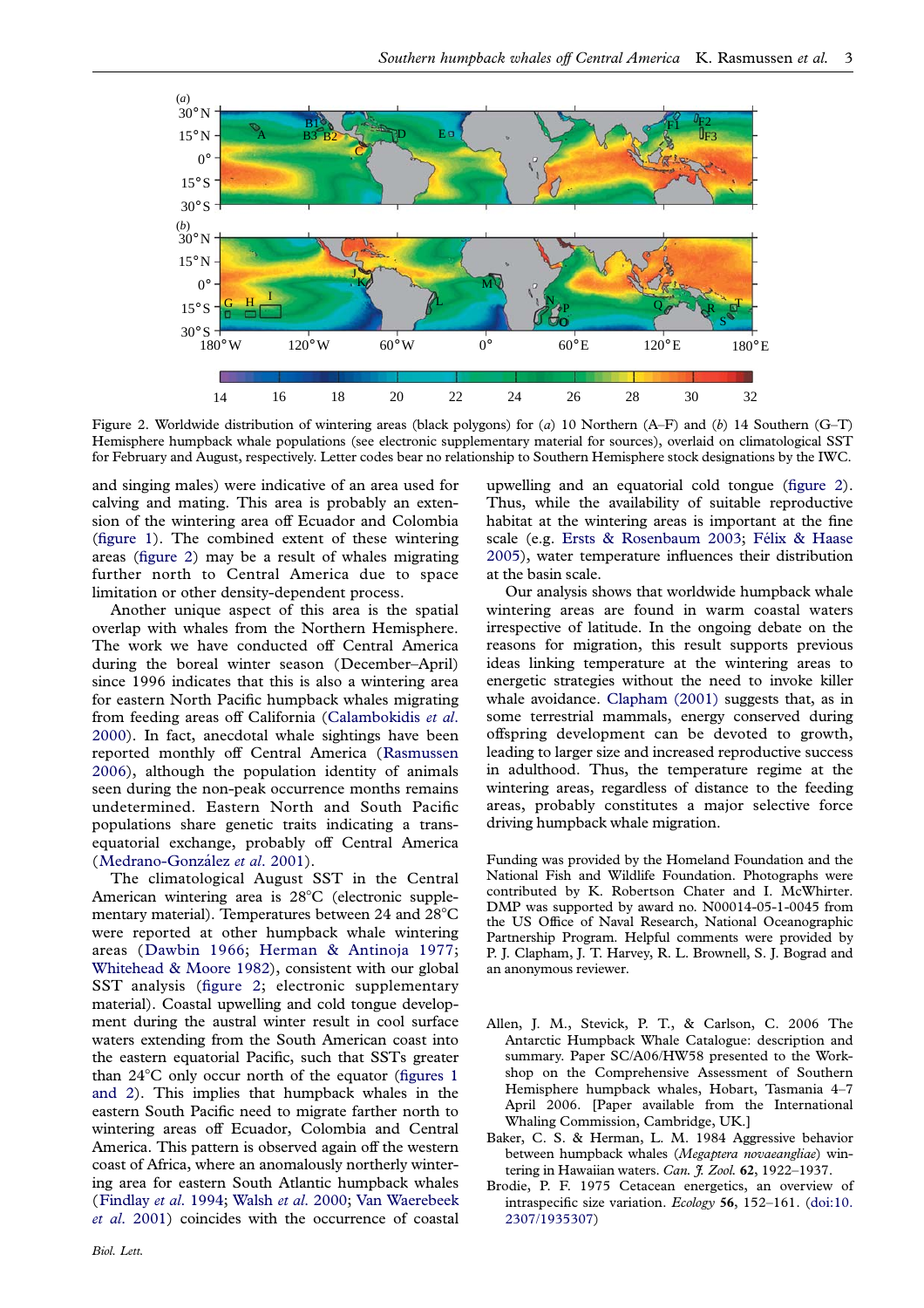- <span id="page-3-0"></span>Calambokidis, J. et al. 2000 Migratory destinations of humpback whales that feed off California, Oregon and Washington. Mar. Ecol. Prog. Ser. 192, 295–304.
- Clapham, P. 2001 Why do baleen whales migrate? A response to Corkeron and Connor. Mar. Mamm. Sci. 17, 432–436. [\(doi:10.1111/j.1748-7692.2001.tb01289.x\)](http://dx.doi.org/doi:10.1111/j.1748-7692.2001.tb01289.x)
- Clapham, P. J. & Mead, J. G. 1999 Megaptera novaeangliae. Mamm. Spec. 604, 1–9. ([doi:10.2307/3504352](http://dx.doi.org/doi:10.2307/3504352))
- Corkeron, P. J. & Connor, R. C. 1999 Why do baleen whales migrate? Mar. Mamm. Sci. 15, 1228-1245. ([doi:10.1111/j.1748-7692.1999.tb00887.x](http://dx.doi.org/doi:10.1111/j.1748-7692.1999.tb00887.x))
- Dawbin, W. H. 1966 The seasonal migratory cycle of humpback whales. In *Whales, dolphins and porpoises* (ed. K. S. Norris), pp. 145–170. Berkeley, CA: University of California Press.
- Ersts, P. J. & Rosenbaum, H. C. 2003 Habitat preference reflects social organization of humpback whales (Megaptera novaeangliae) on a wintering ground. J. Zool. Lond. 260, 337–345. [\(doi:10.1017/S0952836903003807\)](http://dx.doi.org/doi:10.1017/S0952836903003807)
- Evans, P. G. H. 1987 The natural history of whales and dolphins. London, UK: Christopher Helm.
- Félix, F. & Haase, B. 2001 The humpback whale off the coast of Ecuador, population parameters and behavior. Rev. Biol. Mar. Oceanogr. 36, 61–74.
- Félix, F. & Haase, B. 2005 Distribution of humpback whales along the coast of Ecuador and management implications. J. Cetacean Res. Manage. 7, 21–31.
- Findlay, K. P., Best, P. B., Peddemors, V. M. & Gove, D. 1994 The distribution and abundance of humpback whales on their southern and central Mozambique winter grounds. Rep. Int. Whal. Comm. 44, 311-320.
- Flórez-González, L., Capella, A. J., Haase, B., Bravo, G. A., Félix, F. & Gerrodette, T. 1998 Changes in winter destinations and the northernmost record of Southeastern Pacific humpback whales. Mar. Mamm. Sci. 14, 189-196. ([doi:10.1111/j.1748-7692.1998.tb00707.x\)](http://dx.doi.org/doi:10.1111/j.1748-7692.1998.tb00707.x)
- Herman, L. M. & Antinoja, R. C. 1977 Humpback whales in the Hawaiian breeding waters: population and pod characteristics. Sci. Rep. Whales Res. Inst. 29, 59–85.
- Katona, S. K. & Whitehead, H. P. 1981 Identifying humpback whales using their natural markings. Polar Rec. 20, 439–444.
- Mackintosh, N. A. 1942 The southern stocks of whalebone whales. Discov. Rep. 22, 197–300.
- Matthews, L. H. 1937 The humpback whale, Megaptera nodosa. Discov. Rep. 17, 7–92.
- Medrano-González, L. et al. 2001 Trans-oceanic population genetic structure of humpback whales in the North and South Pacific. Mem. Qld. Mus. 47, 465–479.
- Mikhalev, Y. A. 1997 Humpback whales Megaptera novaeangliae in the Arabian sea. Mar. Ecol. Prog. Ser. 149, 13–21.
- Norris, K. S. 1967 Some observations on the migration and orientation of marine mammals. In Animal orientation and migration (ed. R. M. Storm), pp. 101–125. Corvallis, OR: Oregon State University Press.
- Rasmussen, K. 2006 Comparison of two distinct populations of humpback whales (Megaptera novaeangliae) off Pacific Central America. MS thesis, Moss Landing Marine Laboratories, San Francisco State University, San Francisco, CA, p. 90.
- Stone, G. S., Flórez-González, L. & Katona, S. 1990 Whale migration record. Nature 346, 705. ([doi:10.1038/](http://dx.doi.org/doi:10.1038/346705a0) [346705a0\)](http://dx.doi.org/doi:10.1038/346705a0)
- Tyack, P. & Whitehead, H. 1983 Male competition in large groups of wintering humpback whales. Behaviour 83, 132–154.
- Van Waerebeek, K., Tchibozo, S., Montcho, J., Nobime, G., Sohouhoue, P. & Dossou, C. 2001 The Bight of Benin, a North Atlantic breeding ground of a Southern Hemisphere humpback whale population, likely related to Gabon and Angola substocks. Paper SC/53/IA21 presented to the IWC Scientific Committee, July 2001, London (Unpublished). [Paper available from the International Whaling Commission Cambridge, UK.]
- Walsh, P. D., Fay, J. M., Gulick, S. & Sounguet, G. P. 2000 Humpback whale activity near Cap Lopez, Gabon. J. Cetacean Res. Manage. 2, 63–67.
- Whitehead, H. P. & Moore, M. J. 1982 Distribution and movements of West Indian humpback whales in winter. Can. J. Zool. 60, 2203-2211.
- Winn, H. E. & Winn, L. K. 1978 The song of the humpback whale Megaptera novaeangliae in the West Indies. Mar. Biol. 47, 97–114. [\(doi:10.1007/BF00395631\)](http://dx.doi.org/doi:10.1007/BF00395631)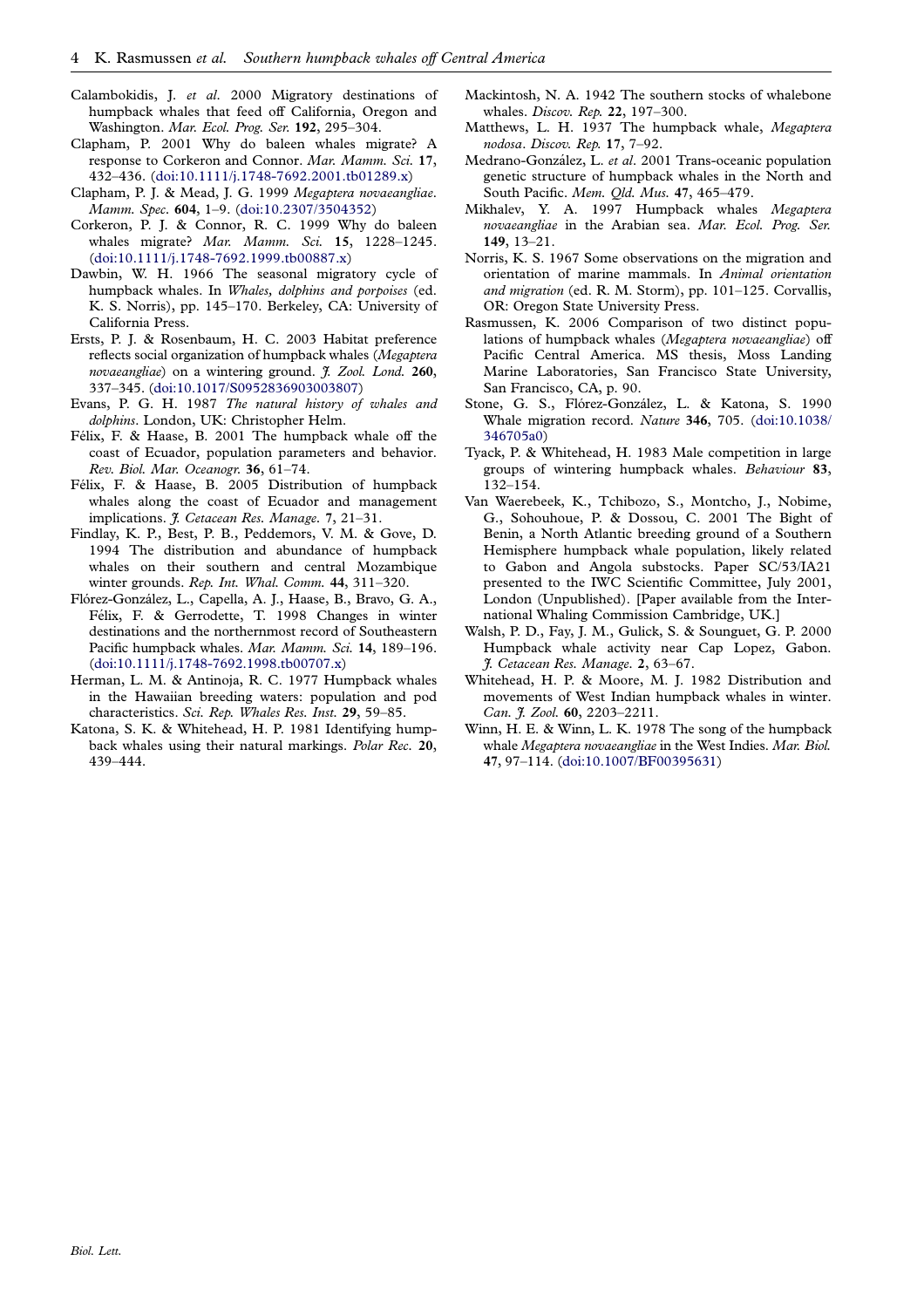Electronic supplementary material for:

doi:10.1098/rsbl.2007.0067

Southern Hemisphere humpback whales wintering off Central America: insights from water temperature into the longest mammalian migration

By: K. Rasmussen, D. M. Palacios, J. Calambokidis, M. T. Saborío, L. Dalla Rosa, E. R. Secchi, G. H. Steiger, J. M. Allen, and G. S. Stone

# THE DISTRIBUTION OF HUMPBACK WHALE WINTERING AREAS WORLDWIDE IN RELATION TO SEA-SURFACE TEMPERATURE

We conducted a review of the literature based on modern research to determine the location of humpback whale wintering areas worldwide, using the criteria described in the Methods section (see table A1 for a listing of sources). One known humpback whale population inhabiting the Arabian Sea was not included in this study because it does not appear to undertake seasonal migrations, but rather remains in tropical waters year-round (Mikhalev 1997). A total of 24 areas were identified, all within 30° of the equator. For three of these, information was inconclusive as to whether they are a true wintering area or part of the migratory route, but were still included in the analysis. Specifically, for the two Japanese areas, the Ryukyu and Bonin Island groups (F1 and F2 in figure 2 and table A1), calving may actually occur further south (Mori *et al*. 1998; Ohizumi *et al*. 2002). It also is unclear whether Baja California (B1), Mexico,

1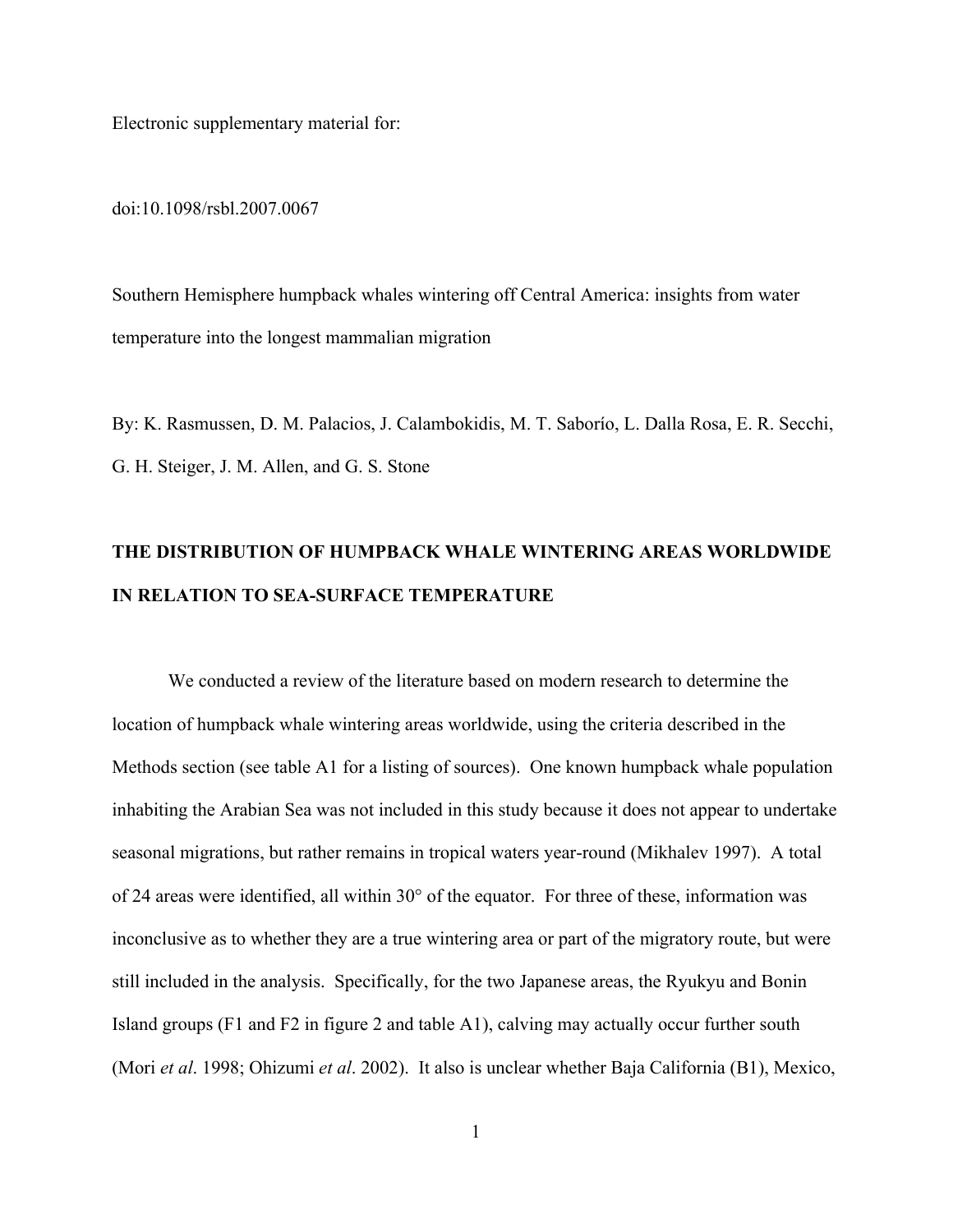is an area used for calving, as humpback whales there are seen as early as September (Urban-R & Aguayo-L 1987), suggesting that this area may be a migratory corridor for whales going further south.

A polygon delineating the approximate extent of each wintering area was drawn over digital maps of climatological sea-surface temperature (SST) for the month of peak calving occurrence: February for the Northern Hemisphere and August for the Southern Hemisphere (Chittleborough 1958; Clapham & Mead 1999). The average SST and the standard deviation for all pixels inside a polygon were computed for each one of the 24 areas identified. These values are reported in table A1, where a letter code is used to identify each area in figure 2 of the paper (these letter codes bear no relationship to the Southern Hemisphere stock designations by the International Whaling Commission, IWC). The average SST for all wintering areas was 24.6°C  $(\pm 1.9^{\circ}\text{C s.d.})$ . The three ambiguous areas B1, F1, and F2 had the lowest SSTs (21.09-21.91 $^{\circ}\text{C}$ ), such that if they were excluded, the global average would be  $25.1^{\circ}C (\pm 1.4^{\circ}C \text{ s.d.})$ .

The relationship between mean latitude and mean SST at the wintering areas is presented in figure A1 in the context of latitudinal global SST range. Most wintering areas occur at or above the global mean SST for that latitude (colored curves in figure A1), and they are generally closer to the upper end of the global SST range (shaded areas in figure A1). In addition, with a few noteworthy exceptions, humpback whale wintering areas do not occur within 10° of the equator. At these latitudes, there is an actual dip in SST due to wind-induced equatorial upwelling processes, as evidenced by the colored curves in figure A1. The exceptions are the wintering areas for eastern South Pacific and eastern South Atlantic humpback whales, which migrate to the warm waters found north of the equator (see figure 2), and the wintering area for eastern North Pacific whales off Panama and Costa Rica, which may migrate past (south) of the

2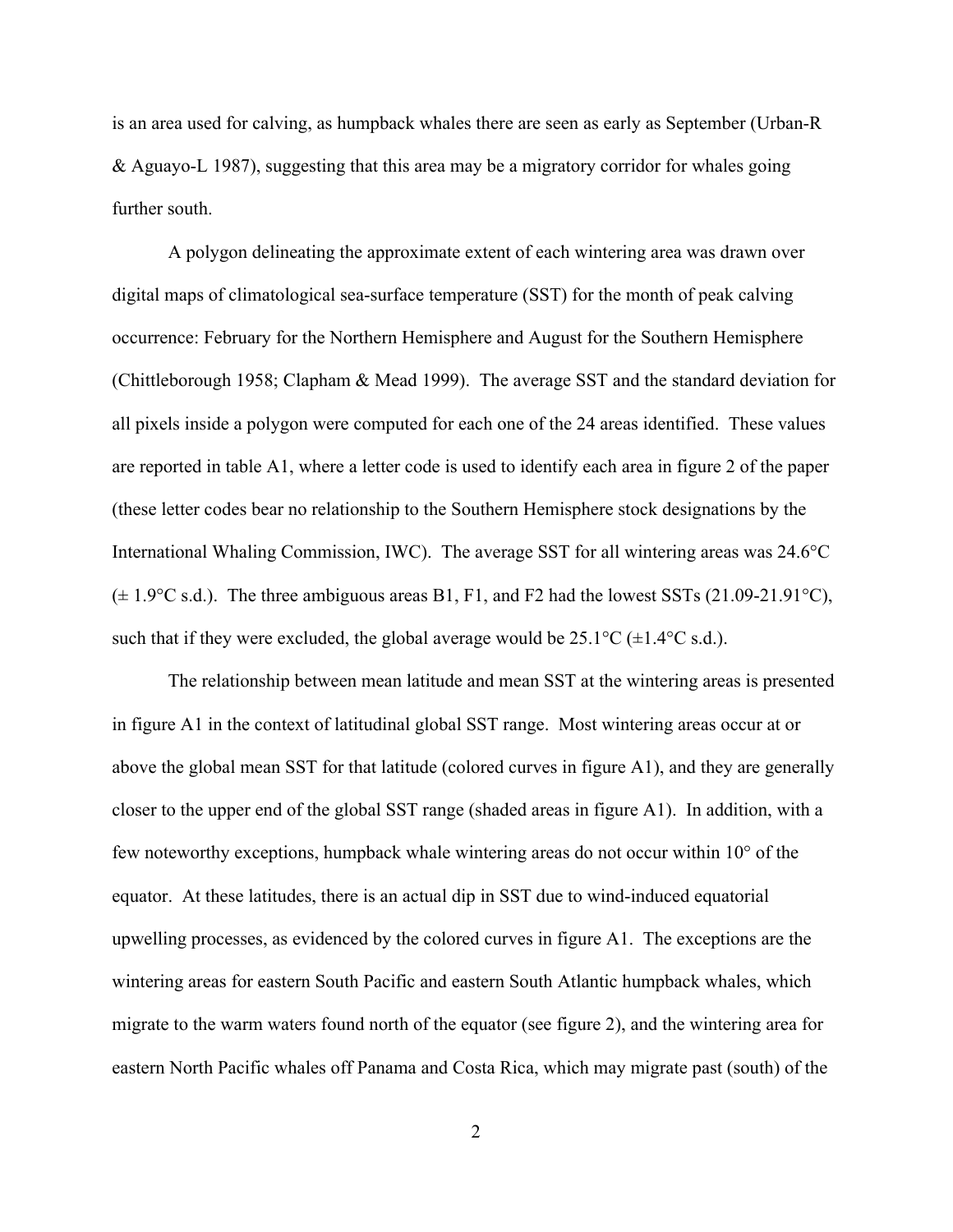localized upwellings that occur in the Gulfs of Tehuantepec and Papagayo during boreal winter (see figure 2). These observations indicate that there is a global correlation between the distribution of humpback whale wintering areas and SST.

Finally, the Cape Verde Islands, a wintering area for eastern North Atlantic humpback whales (Reiner *et al*. 1996; Hazevoet & Wenzel 2000; Jann *et al*. 2003), stand out as an outlier in SST-latitude space (figure A1) due to their low mean SST (22.1 $^{\circ}$ C), which is, again, influenced by low-latitude upwelling processes. Similarly low SSTs occur at the Gálapagos Islands in the eastern equatorial Pacific (figure 1), where recent research suggests that this archipelago may be a wintering area for eastern South Pacific humpback whales (Félix *et al*. 2006; D. M. Palacios, unpublished observations). We suggest that humpback whales may winter in areas with less than optimal water temperatures in areas that offer shallow, protected conditions, especially as populations continue to recover from depletion.

## **REFERENCES**

Chittleborough, R. G. 1958 The breeding cycle of the female humpback whales, *Megaptera nodosa* (Bonnaterrre). *Aus. J. Mar. Freshwater Res*. 9, 1-18.

Clapham, P. J. & Mead, J. G. 1999 *Megaptera novaeangliae*. *Mamm. Spec*. 604, 1-9.

Félix, F., Palacios, D. M., Caballero, S., Haase, B. & Falconí, J. 2006 The 2005 Galápagos Humpback Whale Expedition: a first attempt to assess and characterize the population in the archipelago. Paper SC/A06/HW15 presented to the IWC Workshop on the Comprehensive Assessment of Southern Hemisphere humpback whales, Hobart, Tasmania, 4–7 April 2006.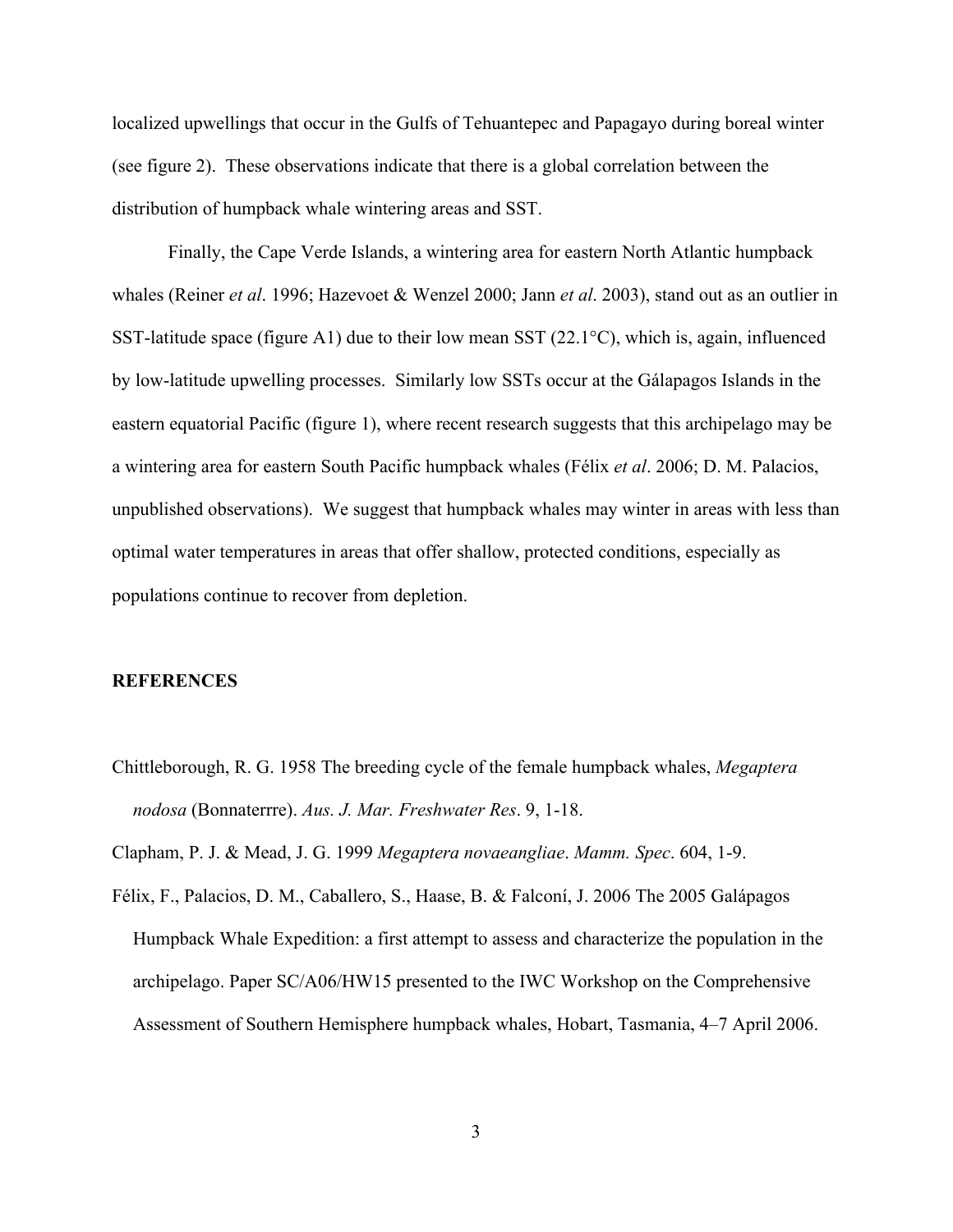[Paper available from the Office of the International Whaling Commission, The Red House, 135 Station Road, Impington, Cambridge, Cambridgeshire CB4 9NP, UK].

- Hazevoet, C. J. & Wenzel, F. W. 2000 Whales and dolphins (Mammalia, Cetacea) of the Cape Verde Islands, with special reference to the humpback whale *Megaptera novaeangliae* (Borowski, 1781). *Contr. Zool.* 69, 197-211.
- Jann, B., Allen, J., Carrillo, M., Hanquet, S., Katona, S. K., Martin, A. R., Reeves, R. R., Seton, R., Stevick, P. T. & Wenzel, F. W. 2003 Migration of a humpback whale (*Megaptera novaeangliae*) between the Cape Verde Islands and Iceland. *J. Cetacean Res. Manage.* 5, 125- 129.
- Mikhalev, Y. A. 1997 Humpback whales *Megaptera novaeangliae* in the Arabian Sea. *Mar. Ecol. Prog. Ser*. 149, 13-21.
- Mori, K., Sato, F., Yamaguchi, M., Suganuma, H. & Ueyanagi, S. 1998 Distribution, migration and local movements of humpback whale (*Megaptera novaeangliae*) in the adjacent waters of the Ogasawara (Bonin) Islands, Japan. *J. School of Mar. Sci. and Tech*. 45, 197-213.
- Ohizumi, H., Matsuishi, T. & Kishino, H. 2002 Winter sightings of humpback and Bryde's whales in tropical waters of the western and central North Pacific. *Aquat. Mamm.* 28, 73-77.
- Reiner, F., Dos Santos, M. E. & Wenzel, F. W. 1996 Cetaceans of the Cape Verde Archipelago. *Mar. Mamm. Sci.* 12, 434-443.
- Urban-R, J. & Aguayo-L, A. 1987 Spatial and seasonal distribution of the humpback whale, *Megaptera novaeangliae*, in the Mexican Pacific. *Mar. Mamm. Sci.* 3, 333-344.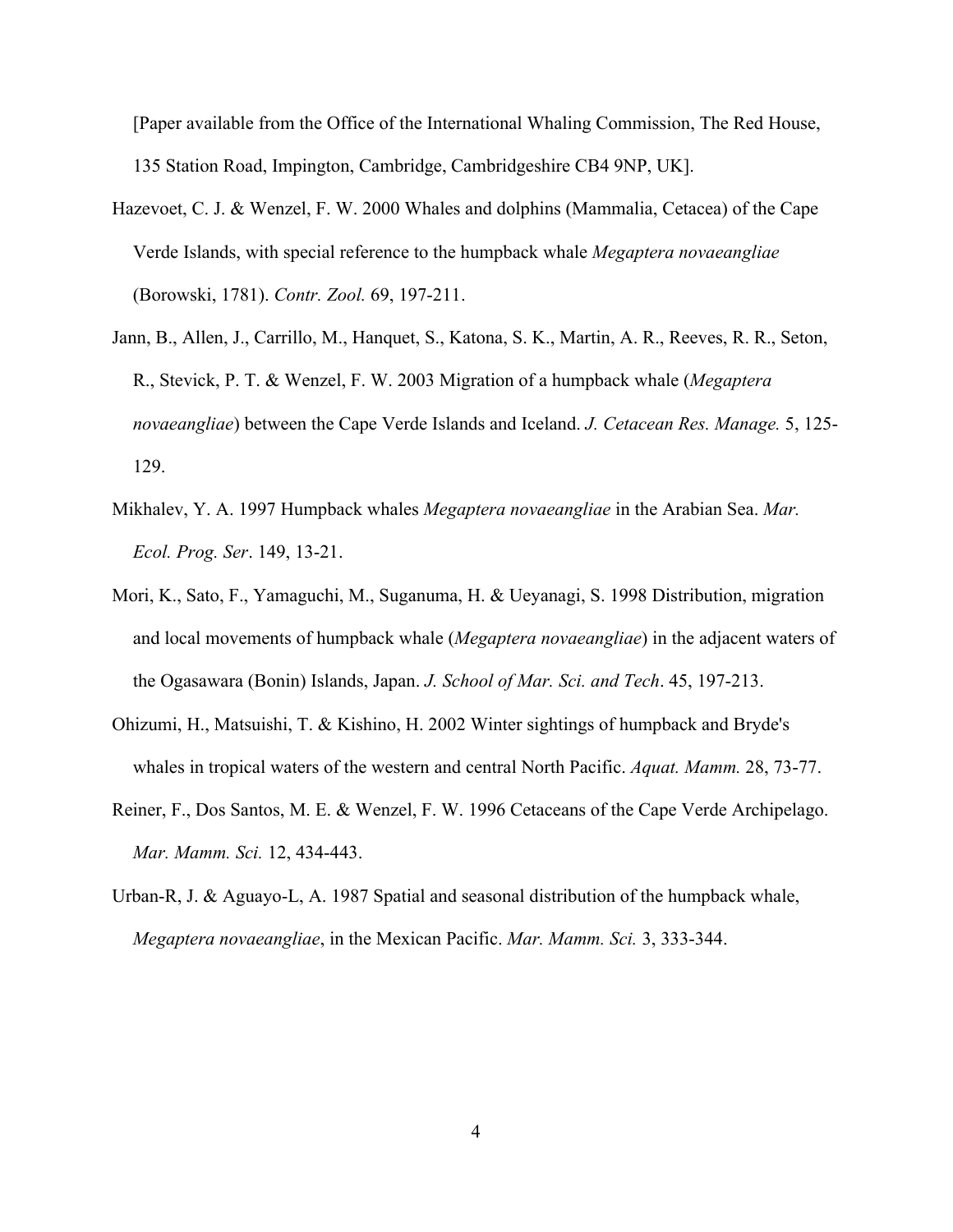|                |                                                   | geographic coordinates |           |             |          |           |           |
|----------------|---------------------------------------------------|------------------------|-----------|-------------|----------|-----------|-----------|
|                | Northern Hemisphere                               | <b>SST</b>             | <b>SD</b> | $\mathbf N$ | S        | E         | W         |
| $\mathbf{A}$   | Hawaii <sup>1,2</sup>                             | 24.15                  | 0.31      | 22.44       | 17.74    | $-153.50$ | $-160.59$ |
| B1             | Mexico: Baja California <sup>3</sup>              | 21.09                  | 0.79      | 25.65       | 21.81    | $-108.29$ | $-112.33$ |
| B2             | Mexico: mainland <sup>3</sup>                     | 24.05                  | 0.84      | 22.98       | 18.62    | $-103.85$ | $-107.21$ |
| B <sub>3</sub> | Mexico: Revillagigedos <sup>3</sup>               | 24.32                  | 0.30      | 20.11       | 17.96    | $-110.36$ | $-115.31$ |
| $\mathcal{C}$  | Central America <sup>4</sup>                      | 28.27                  | 0.96      | 11.42       | 7.25     | $-80.79$  | $-85.62$  |
| D              | West Indies <sup>5,6</sup>                        | 26.11                  | 0.27      | 21.95       | 10.49    | $-60.03$  | $-71.62$  |
| ${\bf E}$      | Cape Verde Islands <sup>7,8,9</sup>               | 22.10                  | 0.36      | 17.37       | 14.47    | $-22.51$  | $-25.68$  |
| F1             | Japan: Ryukyu Islands <sup>10,11,12,13</sup>      | 21.60                  | 0.44      | 29.81       | 24.66    | 131.31    | 126.32    |
| F2             | Japan: Bonin Islands <sup>11,12,13,14,15,16</sup> | 21.91                  | 1.13      | 28.74       | 23.33    | 143.47    | 140.30    |
| F3             | Mariana Islands <sup>12,16</sup>                  | 26.96                  | 0.42      | 20.06       | 12.92    | 146.56    | 144.43    |
|                | Southern Hemisphere                               | <b>SST</b>             | <b>SD</b> | $\mathbf N$ | S        | E         | W         |
| G              | $Tonga^{17,18}$                                   | 24.34                  | 0.68      | $-18.00$    | $-21.97$ | $-173.18$ | $-176.41$ |
| H              | Cook Islands <sup>17,18,19</sup>                  | 25.07                  | 0.63      | $-18.07$    | $-21.72$ | $-156.02$ | $-163.15$ |
| $\mathbf I$    | Polynesia <sup>17,18,20</sup>                     | 25.93                  | 0.88      | $-14.08$    | $-22.05$ | $-139.05$ | $-153.04$ |
| $\bf J$        | Central America <sup>4</sup>                      | 28.00                  | 0.79      | 11.17       | 6.86     | $-78.27$  | $-86.40$  |
| $\bf K$        | Colombia and Ecuador <sup>21,22,23,24,25</sup>    | 25.67                  | 2.23      | 7.13        | $-2.79$  | $-76.76$  | $-81.70$  |
| L              | Brazil <sup>26,27,28</sup>                        | 25.37                  | 1.05      | $-5.02$     | $-19.73$ | $-34.21$  | $-40.72$  |
| M              | West Africa <sup>29,30,31,31</sup>                | 24.89                  | 2.79      | 7.11        | $-3.35$  | 11.39     | 1.85      |
| ${\bf N}$      | East Africa <sup>29</sup>                         | 24.08                  | 1.84      | $-14.92$    | $-26.66$ | 42.76     | 32.42     |
| $\overline{O}$ | S Madagascar <sup>29,33,34,35</sup>               | 23.20                  | 0.61      | $-21.77$    | $-27.14$ | 49.39     | 42.29     |
| ${\bf P}$      | NE Madagascar <sup>34</sup>                       | 24.02                  | 0.22      | $-15.19$    | $-18.06$ | 51.22     | 48.30     |
| Q              | NW Australia <sup>26,37,38,39</sup>               | 25.54                  | 0.90      | $-14.71$    | $-19.86$ | 126.08    | 120.61    |
| $\mathbf R$    | NE Australia <sup>40,41,42</sup>                  | 23.43                  | 0.87      | $-17.08$    | $-21.78$ | 151.06    | 147.01    |
| ${\bf S}$      | New Caledonia <sup>17,18,43</sup>                 | 23.30                  | 0.57      | $-18.99$    | $-23.23$ | 167.73    | 162.79    |

Table A1. Climatological sea-surface temperature (SST, °C) and standard deviation (s.d., °C) for humpback whale wintering areas in both the Northern and Southern Hemispheres shown in figure 2. The northernmost, southernmost, easternmost, and westernmost coordinates of each polygon are given. Literature sources are listed below.

<sup>1</sup>Herman, L. M. & Antinoja, R. C. 1977 Humpback whales in the Hawaiian breeding waters: population and pod characteristics. *Sci. Rep. Whales Res. Inst.* 29, 59-85.

T Samoa<sup>18</sup> 26.25 0.50 -13.70 -17.94 169.60 165.27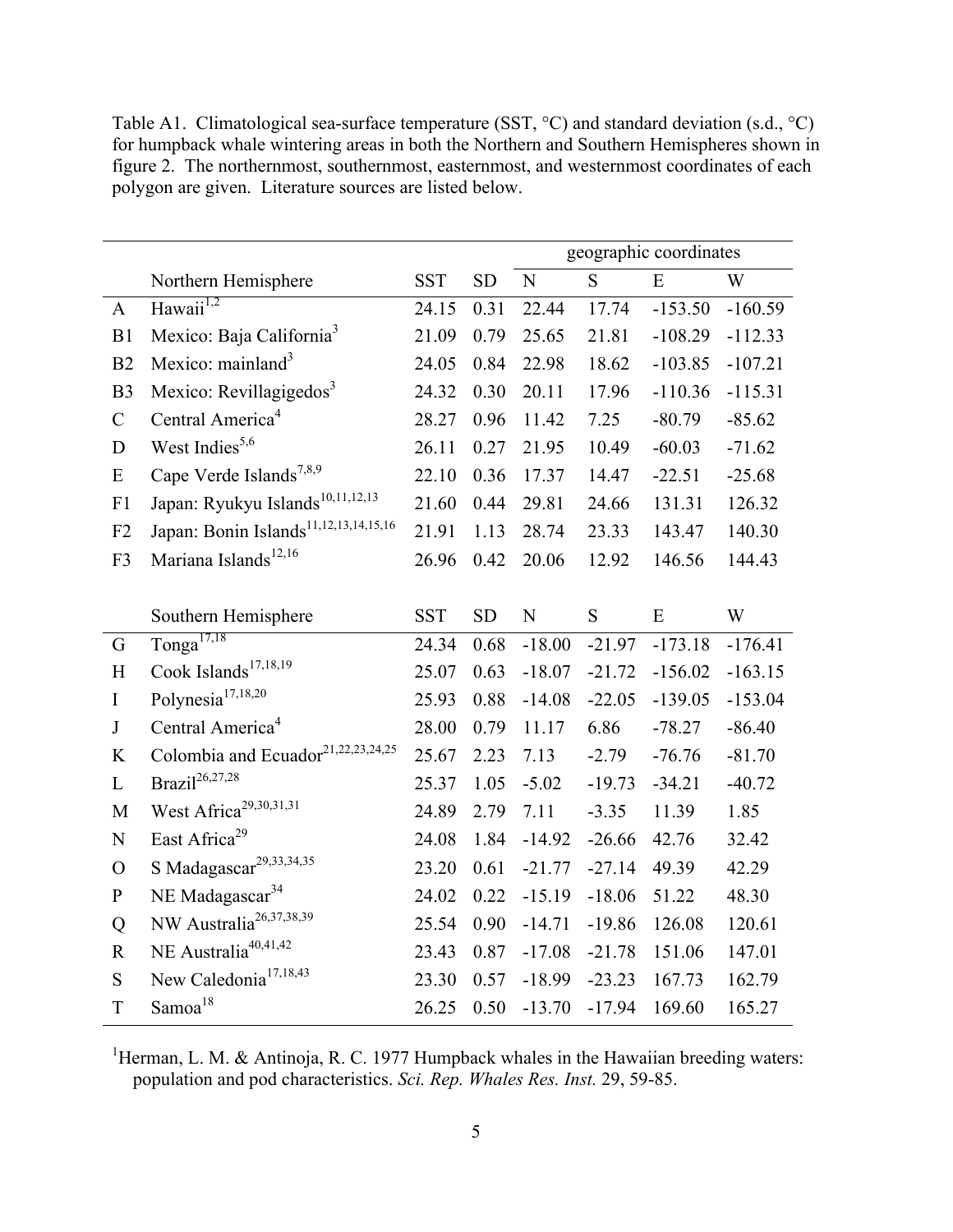- <sup>2</sup>Baker, C. S. & Herman, L. M. 1981 Migration and local movement of humpback whales (*Megaptera novaeangliae*) through Hawaiian waters. *Can. J. Zool.* 59, 460-469.
- $3$ Urban-R, J. & Aguayo-L, A. 1987 Spatial and seasonal distribution of the humpback whale, *Megaptera novaeangliae*, in the Mexican Pacific. *Mar. Mamm. Sci.* 3, 333-344.
- 4 Rasmussen, K. 2006. Comparison of two distinct populations of humpback whales (*Megaptera novaeangliae*) off Pacific Central America. M.S. Thesis, Moss Landing Marine Laboratories, San Francisco State University, San Francisco, CA. 90 pp.
- <sup>5</sup>Whitehead, H. & Moore, M. J. 1982 Distribution and movements of West Indian humpback whales in winter. *Can. J. Zool.* 60, 2203-2211.
- <sup>6</sup>Winn, H. E., Edel, R. K. & Taruski, A. G. 1975 Population estimate of the humpback whale (*Megaptera novaeangliae*) in the West Indies by visual and acoustic techniques. *J. Fish. Res. Board Can.* 32, 499-506.
- <sup>7</sup>Reiner, F., Dos Santos, M. E. & Wenzel, F. W. 1996 Cetaceans of the Cape Verde Archipelago. *Mar. Mamm. Sci.* 12, 434-443.
- ${}^{8}$ Hazevoet, C. J. & Wenzel, F. W. 2000 Whales and dolphins (Mammalia, Cetacea) of the Cape Verde Islands, with special reference to the humpback whale *Megaptera novaeangliae* (Borowski, 1781). *Contr. Zool.* 69, 197-211.
- <sup>9</sup>Jann, B., Allen, J., Carrillo, M., Hanquet, S., Katona, S. K., Martin, A. R., Reeves, R. R., Seton, R., Stevick, P. T. & Wenzel, F. W. 2003 Migration of a humpback whale (*Megaptera novaeangliae*) between the Cape Verde Islands and Iceland. *J. Cetacean Res. Manage.* 5, 125- 129.
- <sup>10</sup>Nishiwaki, N. 1959 Humpback whales in Ryukyuan waters. *Sci. Rep. Whales Res. Inst.* 14, 49-87.
- $11$ Nishiwaki, N. 1966. Distribution and migration of the larger cetaceans in the North Pacific as shown by Japanese whaling Results. In *Whales, dolphins and porpoises* (ed. K. S. Norris), pp 171-191. Berkeley: University of California Press.
- 12Rice, D. 1974 Whales and whale research in the eastern North Pacific. In *The whale problem* (ed. W.E. Schevill), pp. 170-195. Cambridge: Harvard University Press.
- 13Darling, J. D. & Mori, K. 1993 Recent observations of humpback whales (*Megaptera novaeangliae*) in Japanese waters off Ogasawara and Okinawa. *Can. J. Zool.* 71, 325-333.
- 14Omura, H. 1950. Whales in the adjacent waters of Japan. *Sci. Rep. Whales Res. Inst.* 4, 27-113.
- <sup>15</sup>Mori, K., Sato, F., Yamaguchi, M., Suganuma, H. & Ueyanagi, S. 1998 Distribution, migration and local movements of humpback whale (*Megaptera novaeangliae*) in the adjacent waters of the Ogasawara (Bonin) Islands, Japan. *J. School of Mar. Sci. Tech.* 45, 197-213.
- <sup>16</sup>Ohizumi, H., Matsuishi, T. & Kishino, H. 2002 Winter sightings of humpback and Bryde's whales in tropical waters of the western and central North Pacific. *Aquat. Mamm.* 28, 73-77.
- <sup>17</sup>Garrigue, C., Greaves, J. & Chambellant, M. 2002 Characteristics of the New Caledonian humpback whale population. *Mem. Qld. Mus.* 47, 539-546.
- <sup>18</sup>Garrigue, C., Dodemont, R., Steel, D. & Baker, C. S. 2004 Organismal and 'gametic'capturerecapture using microsatellite genotyping confirm low abundance and reproductive autonomy of humpback whales on the wintering grounds of New Caledonia. *Mar. Ecol. Prog. Ser.* 274, 251-262.
- <sup>19</sup>Hauser, N., Peckham, H. & Clapham, P. 2000 Humpback whales in the southern Cook Islands, South Pacific. *J. Cetacean Res. Manage.* 2, 159-164.
- 20Gannier, A. 2004 The large-scale distribution of humpback whales (*Megaptera novaeangliae*) wintering in French Polynesia during 1997-2002. *Aquat. Mamm.* 30, 227-336.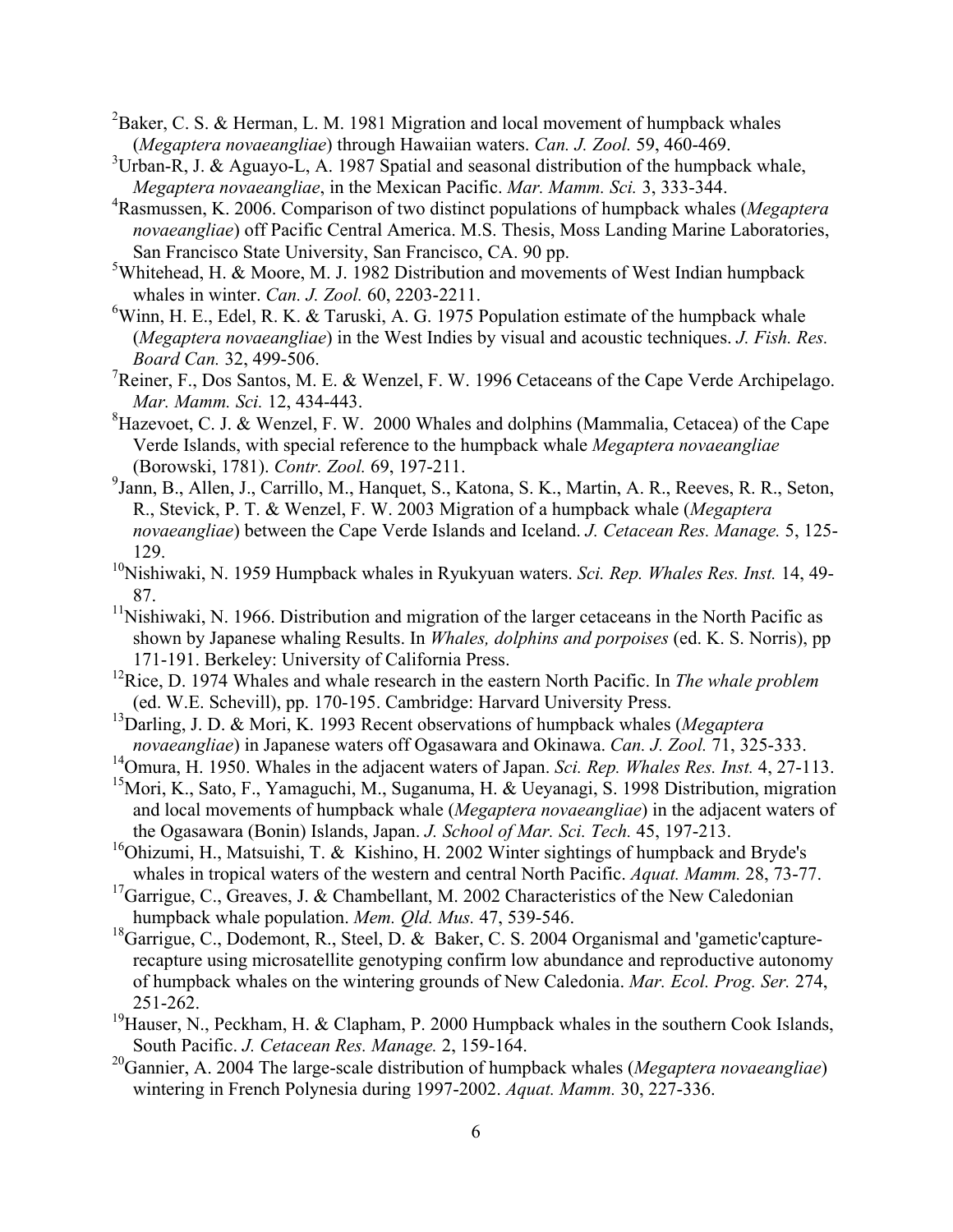- <sup>21</sup>Clarke, R. 1962 Whale observation and whale marking off the coast of Chile in 1958 and from Ecuador towards and beyond the Galápagos Islands in 1959. *Norsk Hvalfangsttid.* 51, 265-87.
- 22Flórez-González, L. 1991 Humpback whales *Megaptera novaeangliae* in the Gorgona Island, Colombian Pacific breeding waters: population and pod characteristics. *Mem. Qld. Mus.* 30, 291-295.
- <sup>23</sup>Flórez-González, L., Capella-A., J., Haase, B., Bravo, G. A., Félix, F. & Gerrodette, T. 1998 Changes in winter destinations and the northernmost record of Southeastern Pacific humpback whales. *Mar. Mamm. Sci.* 14, 189-196.
- <sup>24</sup>Scheidat, M., Castro, C., Denkinger, J., González, J. & Adelung, D. 2000 A breeding area for humpback whales (*Megaptera novaeangliae*) off Ecuador. *J. Cetacean Res. Manage.* 2, 165- 171.
- <sup>25</sup>Félix, F. & Haase, B. 2001 The humpback whale off the coast of Ecuador, population parameters and behavior. *Rev. Biol. Mar. Ocean.* 36, 61-74.
- <sup>26</sup>Siciliano, S. 1995. Report of the Scientific Committee, Annex E. Report of the Sub-Committee on Southern Hemisphere Baleen Whales, Appendix 6. Preliminary report on the occurrence and photo-identification of humpback whales in Brazil. *Rep. int. Whal. Commn*. 45:138-40.
- <sup>27</sup>Martins, C. C. A., Morete, M. E., Engel, M. H., Freitas, A. C., Secchi, E. R. & Kinas, P. G. 2001 Aspects of habitat use patterns of humpback whales in the Abrolhos Bank, Brazil, breeding ground. *Mem. Qld. Mus.* 47, 563-570.
- 28Zerbini, A. N., Andriolo, A., Rocha, J., Simoes-Lopes, P. C., Siciliano, S., Pizzorno, J. L., Waite, J. M., De Master, D. P. & Van Blaricom, G. R. 2004 Winter distribution and abundance of humpback whales (*Megaptera novaeangliae*) off northeastern Brazil. *J. Cetacean Res. Manage.* 6, 101-107.
- $^{29}$ Findlay, K. P., Best, P. B., Peddemors, V. M. & Gove, D. 1994 The distribution and abundance of humpback whales on their southern and central Mozambique winter grounds. *Rep. int. Whal. Commn.* 44, 311-320.
- $30$ Darling, J. D. & Sousa-Lima R. S. 2005 Songs indicate interaction between humpback whale populations in the western and eastern South Atlantic Ocean. *Mar. Mamm. Sci.* 21,557-566.
- $31$ Van Waerebeek, K., Tchibozo, S., Montcho, J., Nobime, G., Sohou, Z., Sehouhoue, P. and Dossou, C. 2001. The Bight of Benin, a North Atlantic breeding ground of a Southern Hemisphere humpback whale population, likely related to Gabon and Angola substocks. Paper SC/53/IA21 presented to the IWC Scientific Committee, July 2001, London (unpublished) [Paper available from the Office of the International Whaling Commission, The Red House, 135 Station Road, Impington, Cambridge, Cambridgeshire CB4 9NP, UK].
- <sup>32</sup>Walsh, P. D., Fay, J. M., Gulick, S. & Sounguet, G. P. 2000 Humpback whale activity near Cap Lopez, Gabon. *J. Cetacean Res. Manage.* 2, 63-67.
- $33$ Best, P. 1994 The distribution and abundance of humpback whales off southern Madagascar, August-September 1994. *Rep. int. Whal. Commn.* Paper SC/47/SH15.
- $34R$ osenbaum, H. C., Walsh, P. D., Razafindrakoto, Y., Vely, M. & DeSalle, R. 1997 First description of a humpback whale wintering ground in Baie d'Antongil, Madagascar. *Cons. Biol.* 11, 312-314.
- $35$ Ersts, P. J. & Rosenbaum, H. C. 2003 Habitat preference reflects social organization of humpback whales (*Megaptera novaeangliae*) on a wintering ground. *J. Zool.* 260, 337-345.
- <sup>36</sup>Chittleborough, R. G. 1954. Aerial observations on the humpback whales, with notes on other species. *Aust. J. Mar. Fresh. Fish.* 4, 219-226.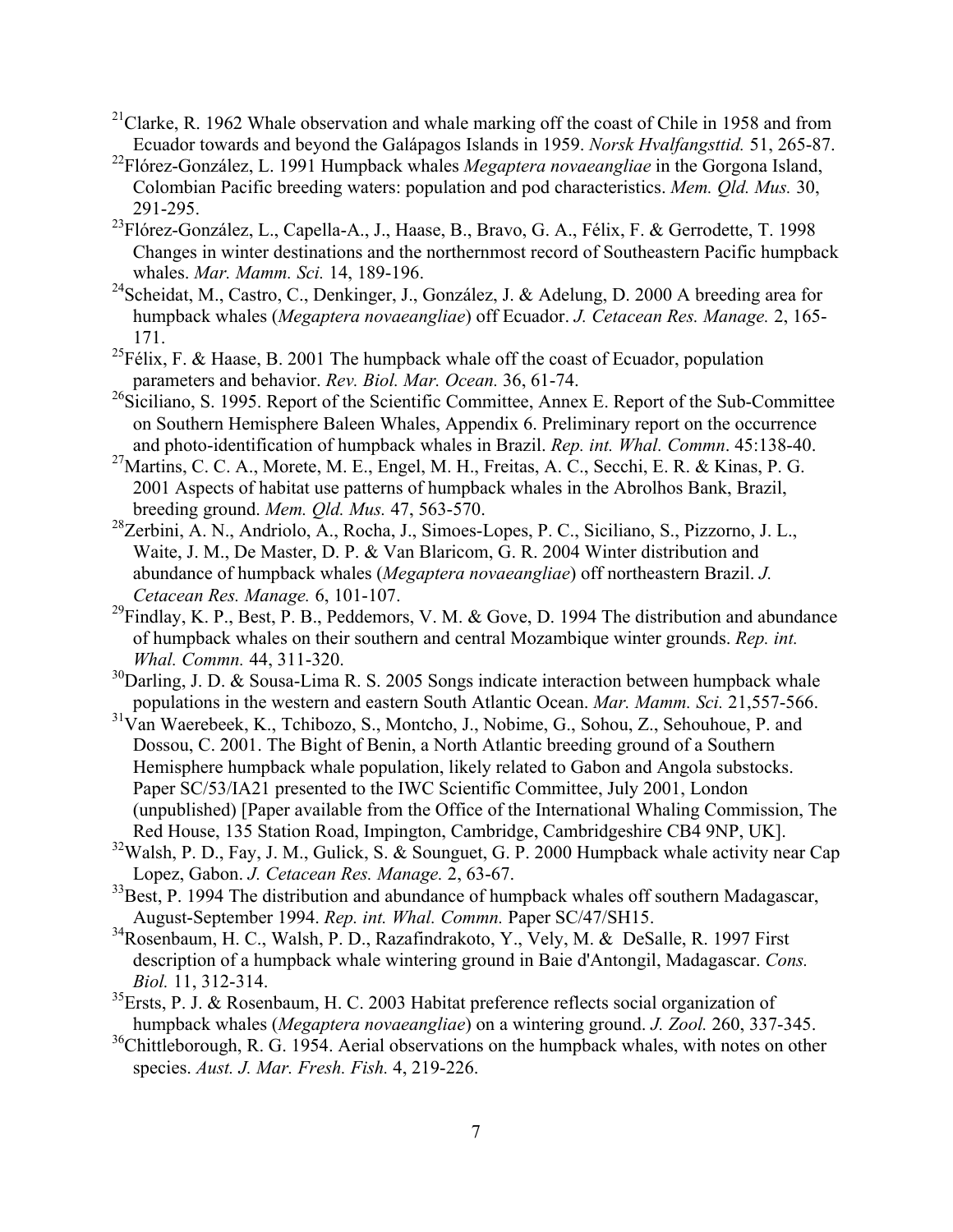- $37$ Dawbin, W. H. & Gill, P. C., 1991 humpback whales songs along the coast of Western Australia and some comparison with east coast songs. *Mem. Qld. Mus.* 30, 249-254.
- <sup>38</sup>Jenner, K. C. S. & Jenner, M. N. 1994 A preliminary population estimate of the group IV breeding stock of humpback whales off Western Australia. *Rep. int. Whal. Commn* 44, 303- 307.
- <sup>39</sup>Jenner, K. C. S. & Jenner, M. N. & McCabe, K. A. 2001 Geographical and temporal movements of humpback whales in Western Australian waters. *Aus. Petrol. Prod. Expl. Assoc. J.* 41, 749-765.
- $^{40}$ Paterson, R. & Paterson, P. 1984 A study of the past and present status of humpback whales in east Australian waters. *Biol. Cons.* 29, 321-343.
- <sup>41</sup>Simmons, M. L. & Marsh, H. 1986 Sightings of humpback whales in Great Barrier Reef waters. *Sci. Rep. Whales Res. Inst.* 37, 31-46.
- 42Paterson, R. A. 1991 The migration of humpback whales *Megaptera novaeangliae* in east Australian waters. *Mem. Qld. Mus.* 30, 333-341.
- 43Garrigue, C. & Gill, P. C. 1994 Observations of humpback whales *Megaptera novaeangliae* in New Caledonian waters during 1991-1993. *Biol. Cons.* 70, 211-218.